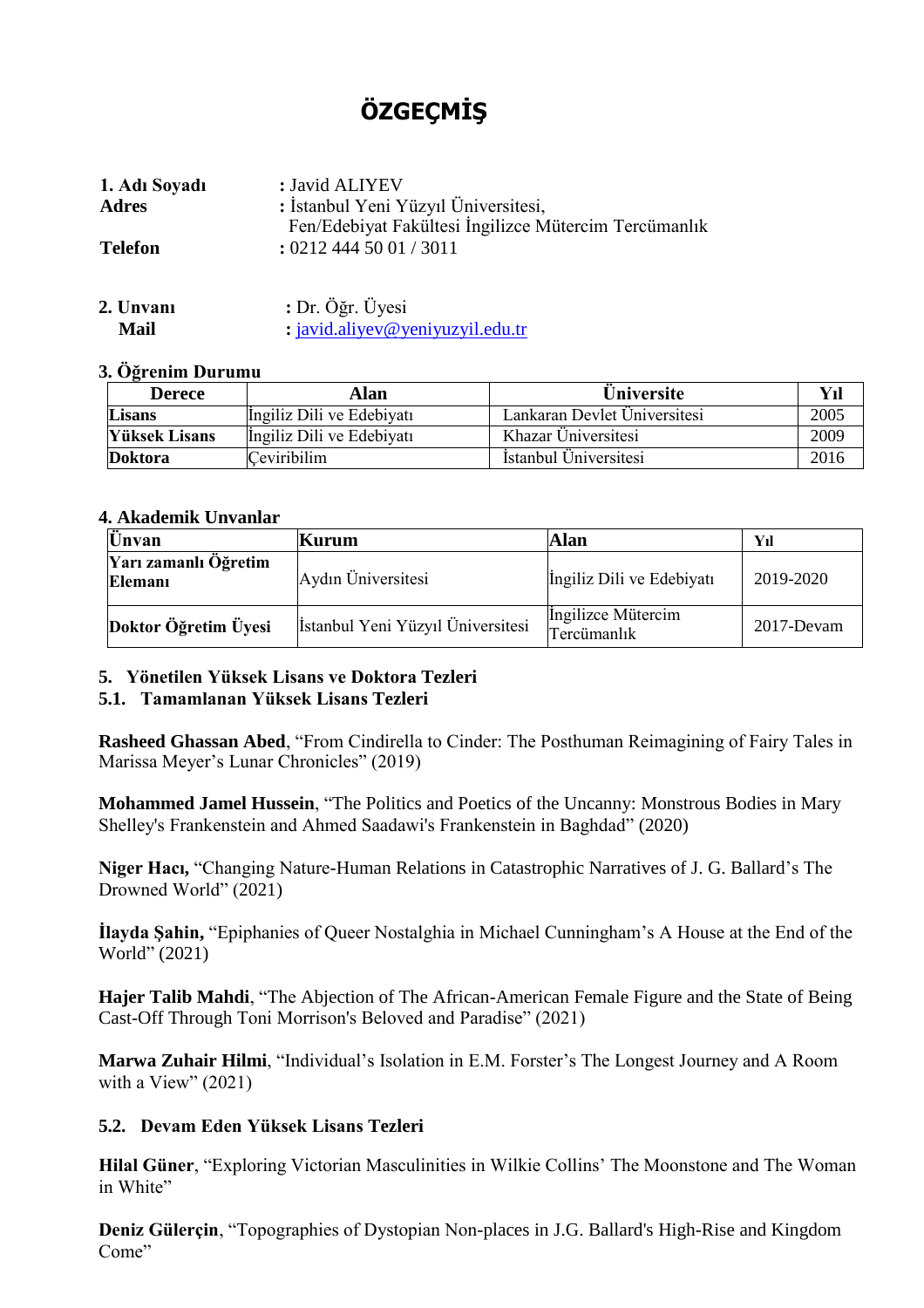**Burcu Bayraktar**, "Female ''Others'' of Gothic Literature: Le Fanu's Carmilla and La Motte Fougue's Undine"

**Mina Mohan Yakoub**, "Unsung Heroines of War: An Analysis of Women's Role During War Crisis in Little Women by Louisa May Alcott and Cold Mountain by Charles Fraizer" (Ongoing)

**Lamya Fouad Khammas**, "The Collective Traumatized Memory: A Comparative Study of Toni Morrison and Sinan Antoon's Selected Narratives

**Nooruldin Mohammad Shakir**,"Theocratic Dystopias: Faith as an Instrument of Manipulation in 2084 The End of the World by Boualem Sansal and Swastika Night by Katharine Burdekin"

**Mohammad Abdurrahman Rıfahat**,"Picaresque Elements in William Thackeray's Vanity Fair and Saul Bellow's The Advantures of Augie March"

#### **5.3 Doktora Tezleri 5.4 Tamamlanan Doktora Tezleri**

**Navid Moghaddam Gavgani,** "The Call of the 'Orient' in James Morrier's Novels" (2021)

### **5.5. Devam eden Doktora Tezleri**

**Davut Takan,** "Exploring Pastoral in Thomas Hardy, Sheila Kaye Smith and Patrick Taylor'

**Annalisa Bartoletti Stella,** "Aspects of Grotesque: Non-Human Beings as Narrators in Mikhail Bulgakov's A Dog's Heart and in Richard Adams' The Plague Dogs"

### **6. Yayınlar**

**Aliyev, J.,** Renaissance Period of English Literature and its Main Features, Lambert Academic Publishing, Düsseldorf, Germany, ISBN-10: 3659897159.

### **6.1. Uluslararası Hakemli Dergilerde Yayınlanan Makaleler**

**Aliyev. J**., "Translating Molly Bloom's meandering inner voice: a case study of Turkish translations of the Penelope episode from Ulysses" RumeliDE Journal of Language and Literature Studies, (19), June, 2020, p. 903-918 . DOI: 10.29000/rumelide.753196

**Aliyev. J**, Abed, G.R. "Cinderella Goes Cyborg: Posthuman Re-imagining of Fairytale in Marissa Meyer's Cinder" International Journal of Languages Education (IJLET), Volume 8, Issue 1, March 2020, p. 198-213. DOI: 10.29228/ijlet.41446

**Aliyev, J**.,"Melankolinin düşsel zerafeti: Virginia Woolf'un Katı Nesneler başlıklı öyküsünün bir okuması" RumeliDE Journal of Language and Literature Studies, (Özel Sayı 6), Kasım 2019, p.290- 301. DOI: 10.29000/rumelide.648879 ISSN: 2148-7782

**Aliyev, J**.,"Dünya Edebiyatı açısından Çevrilebilirlik/Çevrilemezlik" Turkish Studies, Cilt 14 Sayı 4, 2019, p. 2029-2041 DOI: 10.29228/TurkishStudies.22978 e-ISSN: 1308-2140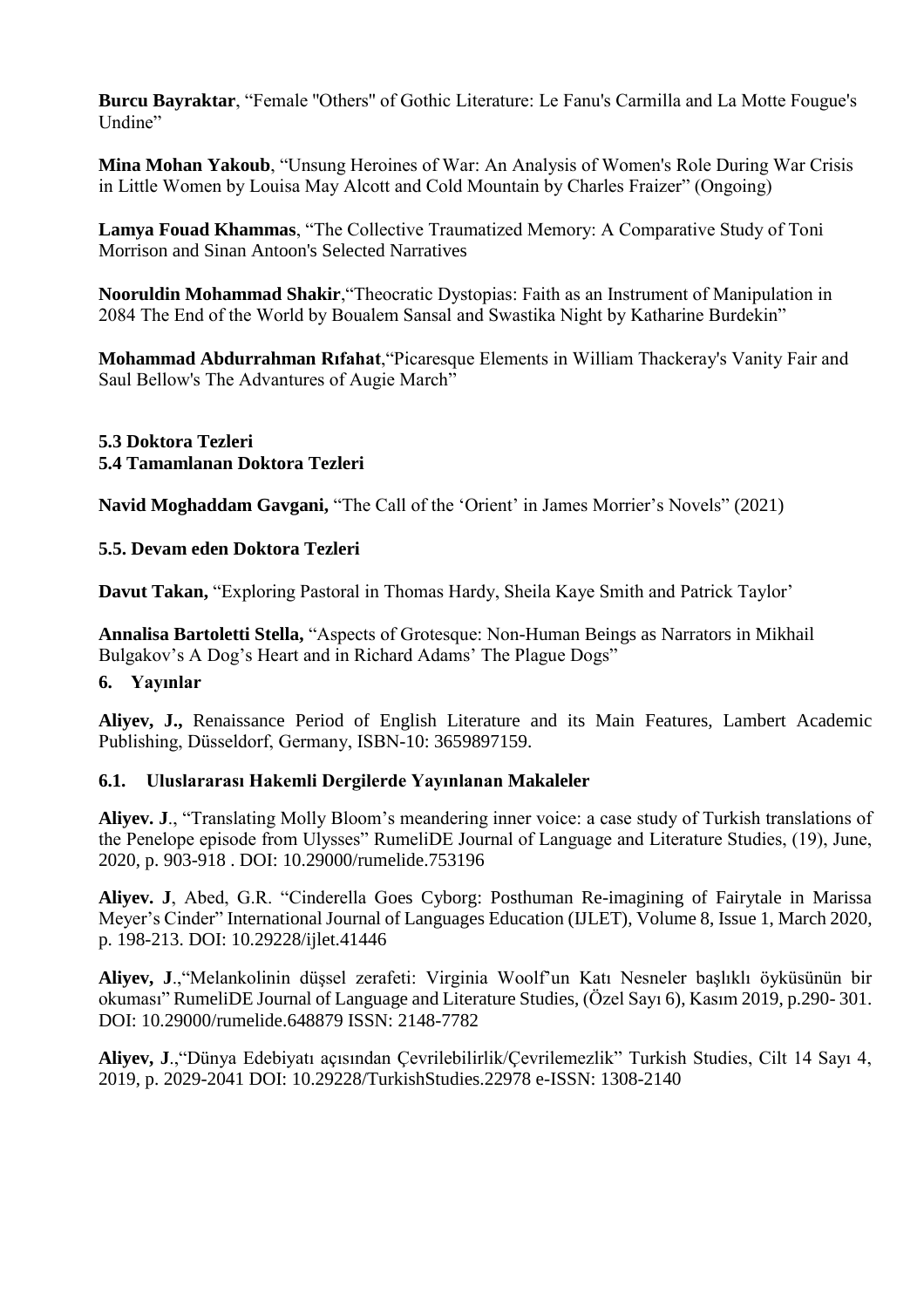#### **6.2. Uluslararası Bilimsel Toplantılarda Sunulan ve Bildiri Kitabında (Proceeding) Basılan Bildiriler.**

**Aliyev, J.,** "Amor Heroes or Love-Melancholy in Black Princess's Tale in Nizami's Seven Beauties", Cross-cultural Matches: Nizami and Dante, Nizami Ganjavi International Center, Azerbaijan Comparative Literature Association, Association of Italianists Dante Group, Pen Club Italia, 7-9 October, 2021.

**Aliyev, J.,** "Oscar Wilde's Translation of *Satyricon:* A Story of a Publishing Hoax" 3. Rumeli [Language, Literature and Translation] Symposium, Istanbul Medeniyet University/Istanbul Sebahattin Zaim University/ Istanbul Aydin University, 26-27 June, 2021.

**Aliyev, J.,** "The Double Imagery of the Translator-Saint: Representations of Saint Jerome in Western Art", 2nd International Congress on Academic Studies in Philology (BICOASP), Bandırma University, 2-5 September, 2020.

**Aliyev, J.,** Bayram, Burcu. N., "An Analysis of Güneli Gün's On the Road to Baghdad and Virginia Woolf's Orlando in the Contexts of Androgyny and Picaresque", 2nd International Congress on Academic Studies in Philology (BICOASP), Bandırma University, 2-5 September, 2020.

**Aliyev, J.,** "On Melancholy Imagination of Objects: A Reading of Virginia Woolf's Solid Objects", International Conference on Academic Studies in Philology (BICOASP), Bandırma University, 26-28 September, 2019.

**Aliyev, J.,** "Haymatlos Translator as a Fictional Character in László Kraznahorkai's Chasing Waterfalls", International Conference on Academic Studies in Philology (BICOASP), Bandırma University, 26-28 September, 2019.

**Aliyev, J.,** "Edebiyatı Gastroeleştirel Bir Bakışla Yeniden Düşünmek: Anton Çehov'un "Siren" Başlıklı Öyküsünün Gastroeleştirel Çözümlenmesi", 1st International Congresses on New Horizons in Education and Social Science (ICES- 2018), 9-11 April, 2018**.**

**Aliyev, J.,** "Gezgin Ruhlar: James Joyce'un Ulysses romanındaki sürgün motifi ve sürgünün metaforik dili olarak çeviri", 'Translating in Global Chaos' 4th International Conference on Translation, Istanbul Aydın University, 13-14 April, 2017.

### **6.3. Yazılan Uluslararası Kitaplar veya Kitaplarda Bölümler**

**Aliyev, J.,** "Nostalgia as an Affective Allegory of Translation in Laszlo Krasnahorkai's *Nine Dragons Crossing",* in *Conceptual Readings in Language, Literature and Translation*, eds. Mesut Kuleli ve Didem Tuna. Nobel Akademik Yayınları, Nisan 2020.

**Aliyev, J., "**'Silencing' of Queer Love: A Curious Case of Two Versions of Cinnamon Skin by Edmund White", içinde *Silence and Silencing in the American Context*. (ed). Sultan Komut Bakınç ve Olgahan Bakşi Yalçın. İstanbul: Nobel Yayınları, Şubat, 2021.

**Aliyev, J.,** Bayram, Burcu N., "Orlando as Androgenous Picaro/a or Picaresque Contexts of Virginia Woolf's Orlando" içinde *Literary Feminisms: Convergences and Intersections*. (ed.) Didem Tuna, Mesut Kuleli ve Javid Aliyev. İstanbul: Nobel Akademik Yayınları, Mart, 2021.

**Aliyev, J.,** "Reflections on the Agon of the Translator through Bodily Representations of Saint Jerome in Western Art" içinde *Interdisciplinary Debates on Discourse, Meaning and Translation*, (ed). Didem Tuna ve Mesut Kuleli, Ankara: Anı Yayıncılık, Ekim, 2021.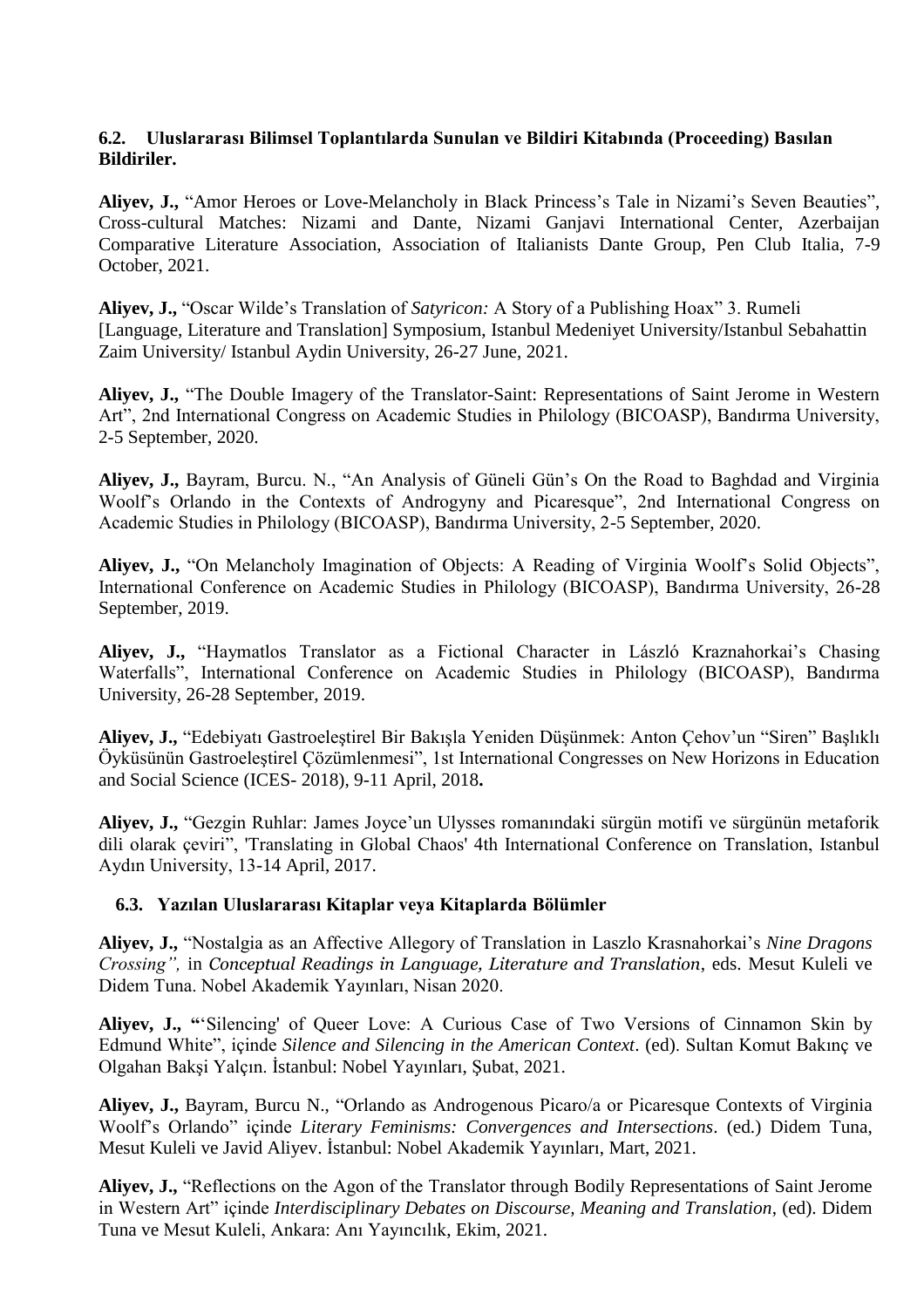## **Ulusal Hakemli Dergilerde Yayınlanan Makaleler**

**Aliyev, J.,** "Voluntary Exile as "Getting off the Hooks": Exile Motif and Translation as a Metaphorical Language of Exile in James Joyce's Ulysses". Journal of Academic Studies in World Languages, Literatures and Translation. 1(2), 2020. 175-186.

## **6.4. Ulusal bilimsel toplantılarda sunulan bildiri kitabında basılan bildiriler**

## **6.5. Diğer Yayınlar**

- **7. Projeler**
- **8. İdari Görevler**

## **9. Bilimsel Kuruluşlara Üyelikleri**

Azerbaycan Karşılaştırmalı Edebiyat Derneği (AzCLA)

Türkiye Çeviri Derneği

### **10. Ödüller ve Burslar**

T.C Yurtdışı Türkler ve Akraba Topluluklar Başkanlığı- Türkiye Bursları Yurtiçi Doktora Bursu (2010-2016)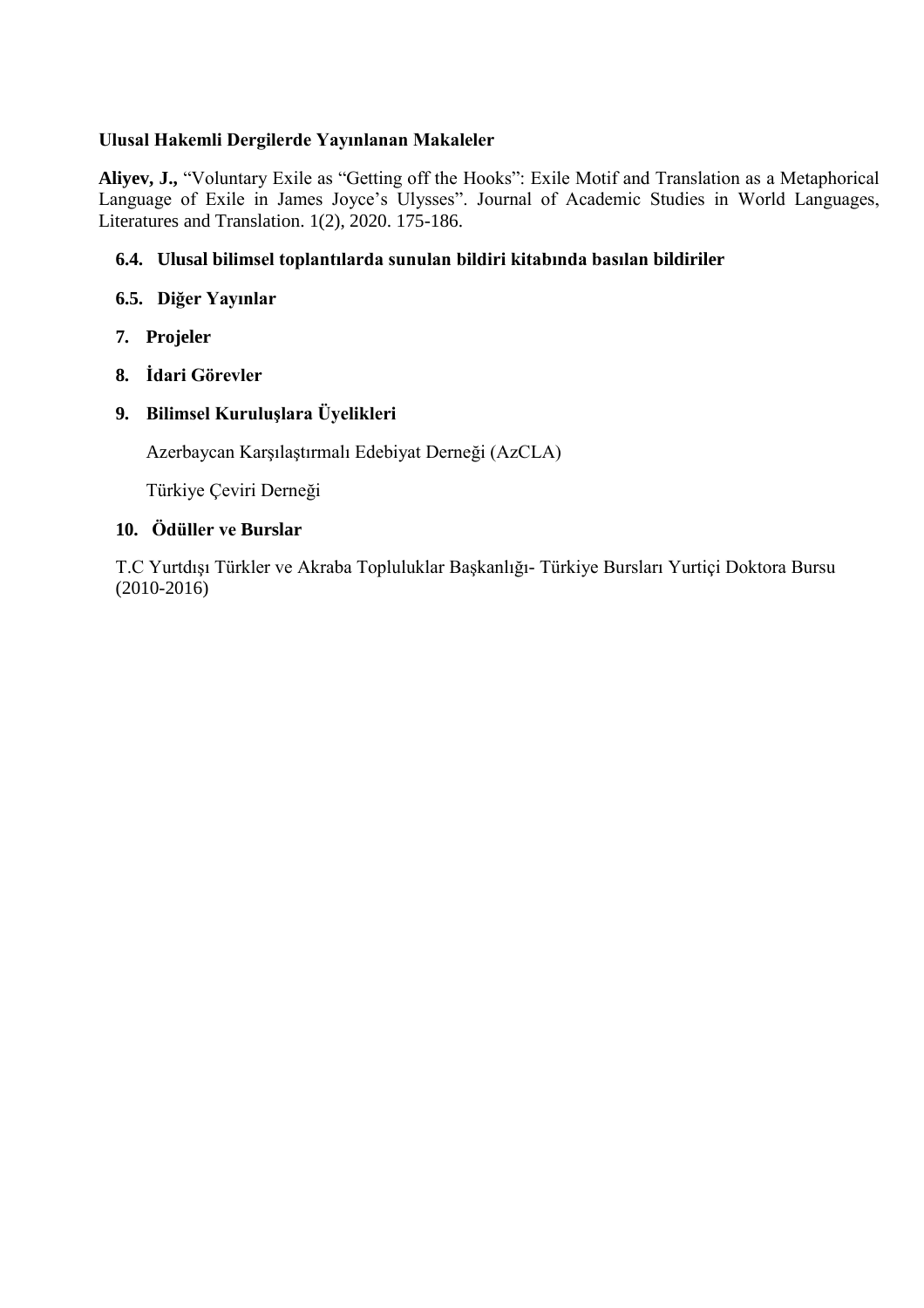| <b>Akademik Yıl</b> | <b>Dönem</b> | Dersin Adı                                                          | <b>Haftalik Saati</b> |                  |  |
|---------------------|--------------|---------------------------------------------------------------------|-----------------------|------------------|--|
|                     |              |                                                                     | <b>Teorik</b>         | <b>Uygulama</b>  |  |
|                     |              | <b>Fundamental Texts of</b><br>Western Literatüre II                | 3                     | $\boldsymbol{0}$ |  |
|                     |              | <b>Intercultural Communication</b><br><b>Skills for Translators</b> | 3                     | $\boldsymbol{0}$ |  |
|                     | <b>Bahar</b> | <b>Western Culture and</b><br>Civilization II                       | 3                     | $\boldsymbol{0}$ |  |
|                     |              | Community Interpreting                                              | $\overline{3}$        | $\overline{0}$   |  |
|                     |              | Translation and Translators in<br><b>Fictional Narrative</b>        | 3                     | $\boldsymbol{0}$ |  |
| 2019-2020           |              | Constructed Body Image in<br><b>Literature and Arts</b>             | $\mathbf{1}$          | $\boldsymbol{0}$ |  |
|                     | Güz          | <b>Fundamental Texts of</b><br>Western Literature I                 | $\overline{3}$        | $\boldsymbol{0}$ |  |
|                     |              | Performance in Intercultural<br>Contexts                            | 3                     | $\boldsymbol{0}$ |  |
|                     |              | <b>Western Culture and</b><br>Civilization I                        | 3                     | $\boldsymbol{0}$ |  |
|                     |              | <b>Translation History</b>                                          | 3                     | $\overline{0}$   |  |
|                     |              | Survey of World Literature*                                         | 3                     | $\boldsymbol{0}$ |  |
|                     |              | Affect and Emotion in<br>Literature and Theory*                     | 3                     | $\theta$         |  |
|                     |              | <b>Fundamental Texts of</b><br>Western Literature II                | 3                     | $\boldsymbol{0}$ |  |
|                     | <b>Bahar</b> | <b>Irish Literature</b>                                             | $\overline{3}$        | $\overline{0}$   |  |
|                     |              | <b>Western Culture and</b><br>Civilization II                       | 3                     | $\overline{0}$   |  |
|                     |              | Community Interpreting                                              | $\overline{3}$        | $\overline{0}$   |  |
| 2018-2019           |              | <b>Translation and Translators in</b><br><b>Fictional Narrative</b> | 3                     | $\boldsymbol{0}$ |  |
|                     |              | Constructed Body Image in<br>Literature and Arts                    | 3                     | $\boldsymbol{0}$ |  |

|  |  |  | 11. Son İki Yılda Verdiği Lisans Ve Lisansüstü Düzeyindeki Dersler |  |  |
|--|--|--|--------------------------------------------------------------------|--|--|
|  |  |  |                                                                    |  |  |